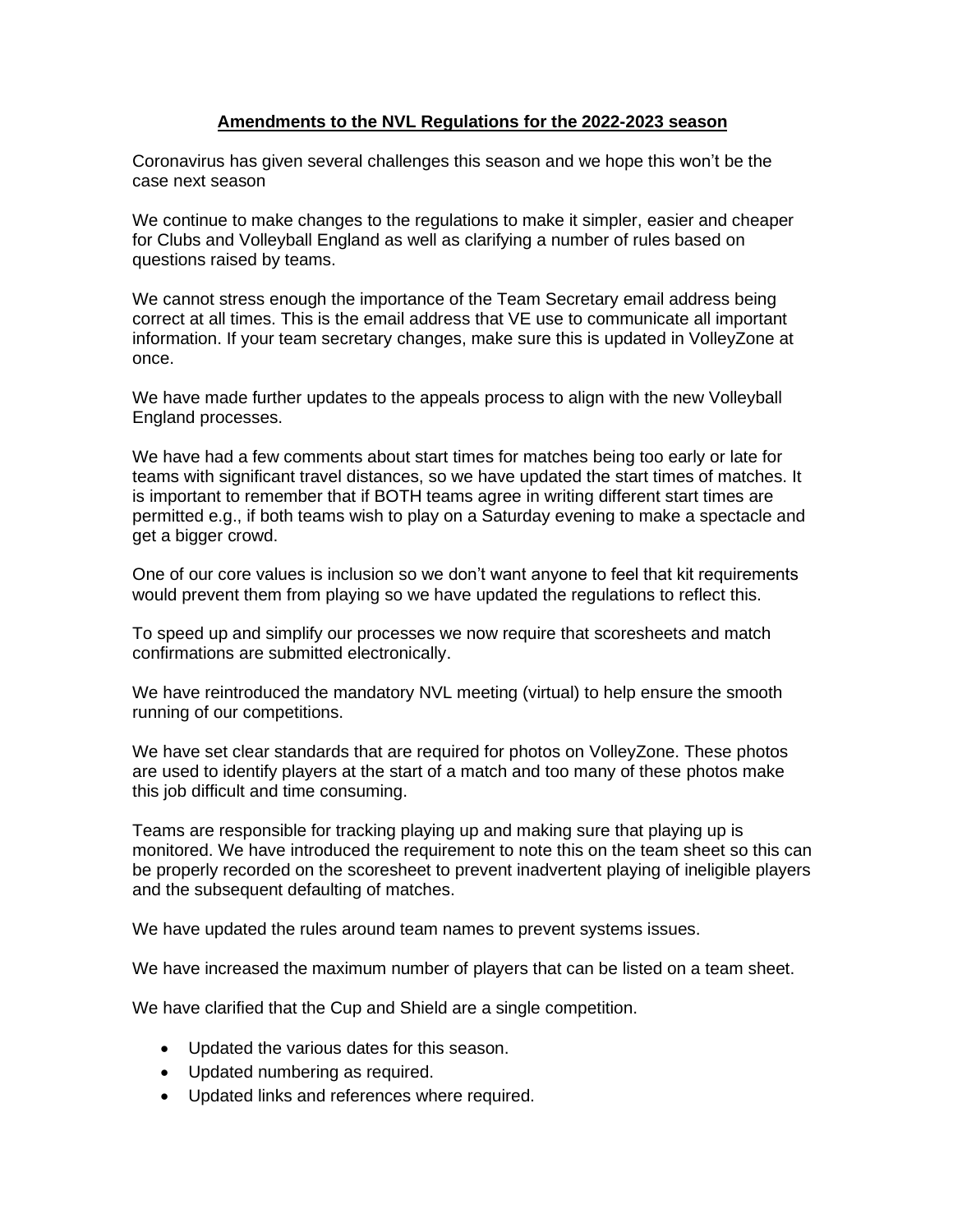#### **Introduction to the Regulations**

It is important to note that not every circumstance can be covered in these regulations and in that event the *appropriate* working group *divisional* lead will make the necessary decision. This decision can be appealed

### *If you believe that the regulations are unclear, please ask for a ruling in writing before making any decision, as stating the regulations are unclear will not be grounds for appeal.*

### **Section A. Administrative Matters.**

# **Regulation A 1. To enter the National Volleyball League (NVL), each team must;**

- iii. Have a name that
	- a) permits easy geographical recognition of where they are from / play
	- *b) is unique in the NVL*
	- c) is agreed and approved by the Competitions Working Group.

### *Regulation A12 NVL Mandatory Meeting*

*There will be virtual mandatory meeting, all teams are required to have at least one attendee. The meeting will take place as specified in the VE Calendar. Failure to attend will result in a fine of £100.*

# **Section B. Organisation of Fixtures**

### **Regulation B 1.** Pre-playing Season Fixture Arrangements

Teams will be provided with the draft fixtures well in advance. At that time teams may enter mutual discussions and request agreed amendments to the proposed fixtures. Any such proposals must be agreed in writing by both teams, and confirm the new date, time, and venue. *No fixture that is scheduled outside of those permitted will be accepted by VE unless accompanied by explicit agreement in writing of that time by the opposition.*

No team entered in the Cup/Shield will arrange an NVL match onto any Cup/Shield date during the draft fixture process. *Any matches being moved onto a Cup/Shield weekend require the approval of the Cup Lead*.

#### **Regulation B 2.** During the Playing Season

*x. COVID is not normally seen as an exceptional circumstance.*

# **Section C. Registration**

#### **Regulation C 1. Players**

v. In any competition season, no player may play for more than one Club in the same competition unless they are officially transferred. Except under very exceptional circumstances a player may only transfer once during any NVL competition season. No player may play for different teams in a cup competition (*Cup and Shield are a single competition*), under any circumstances. Where Clubs have two or more teams in the same competition, a player will become 'Cup tied' to the team they played their first cup match with, regardless of transfers and the playing up regulation. Transfer regulations apply to movement of players between different teams within the same Club.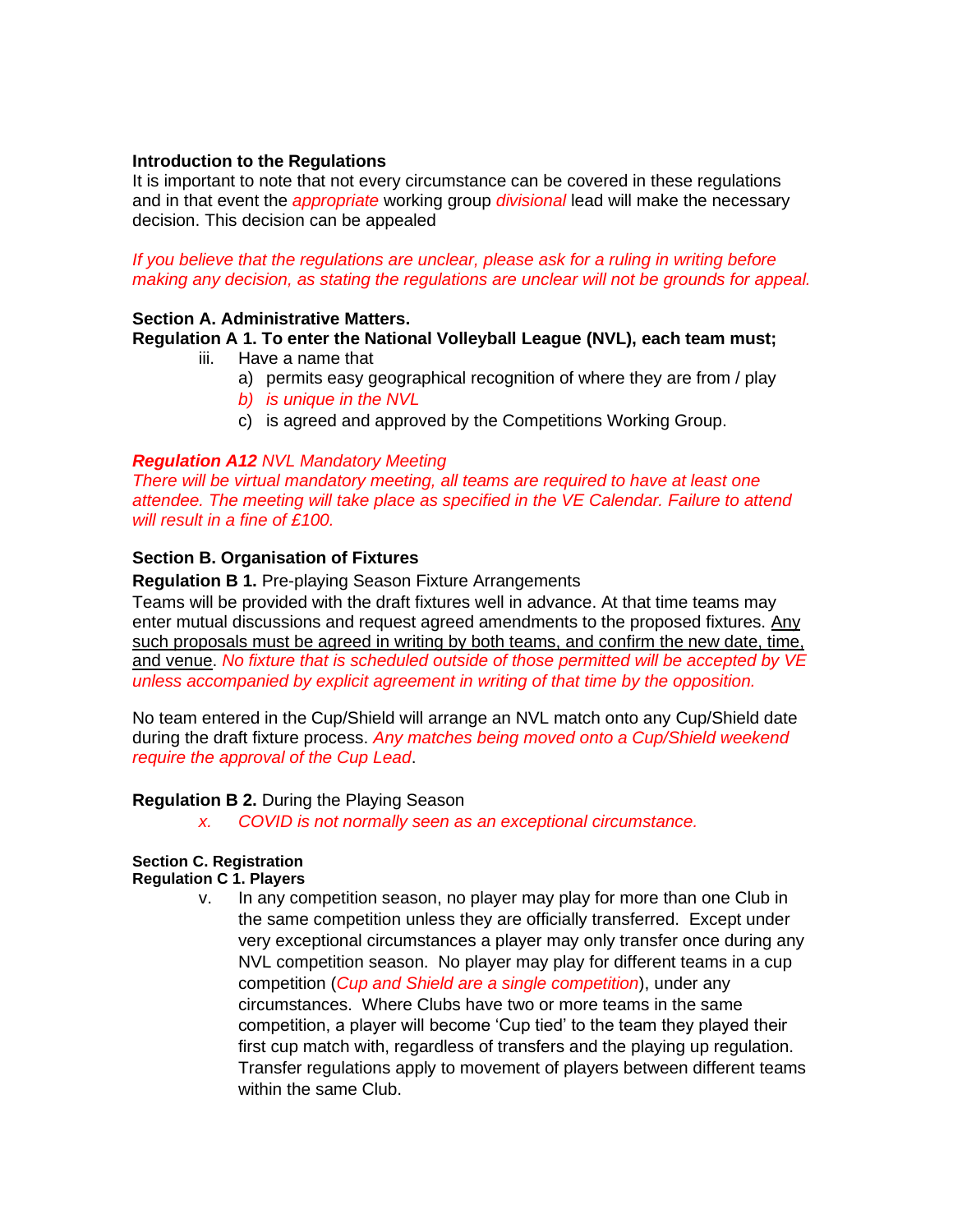- *vii Teams can have up to 12 players and additionally up to 2 Liberos listed on their team sheet (there is no limit to the number of players registered on Volleyzone)*
- *viii Player photos on VolleyZone [\(www.volleyzone.co.uk\)](http://www.volleyzone.co.uk/) must conform to [UK](https://www.gov.uk/photos-for-passports)  [passport standards.](https://www.gov.uk/photos-for-passports) Failure to meet this standard can lead to a fine of £10 per photo per match.*

# **Regulation D 1.** The Home Team is responsible for:

iii. Unless otherwise agreed in writing by the opposition, start times for matches must be:

- (1) Single matches on Saturdays and Sundays
	- a. For Super League and Division 1 between 12:30 & 15:00hrs b. For Division 2 between 11:30 & 16:30

# **vi. Equipment**

.

(5) Balls - Only Mikasa approved FIVB balls must be used in all NVL competitions (see [FIVB Regulations,](https://www.fivb.com/-/media/2022/coorporate/volleyball/rules%202021-2024/fivb-volleyball_rules2021_2024-en-v01e.pdf?la=en&hash=1B092E099B8C5ABEB0ED3E565993CF0B) page 16) (Two identical balls are required for a one ball system and 4 for a three ball system).

- viii. Confirming in writing to the Secretary of the visiting team, the match Referees, the Volleyball England Hub and the Divisional Working Group Lead **at least 14 days**, and not more than 21 days (according to the postmark, or email delivery receipt) prior to the date of the match, in the same letter or email
	- (9) Triangular matches will be played in the order set out on the website fixture list with the home team playing in the first and third matches unless mutually agreed in writing at least 10 days (according to the postmark, or email delivery receipt) prior to the date of the match.

# **Regulation D 2.** Playing kit

(refer to Section  $N - M$ inimum Operating Standards)

- i. Shirts uniform colour/design, clean. **Sleeve length may** *differ*
- ii. Shorts uniform colour/design. Shorts do not have to be numbered but all the team must wear the same (either all numbered, matching the shirt number or all without). *Short lengths/style may differ*

# **Section E. Arrangements at Matches**

# **Regulation E 6. The Players**

- vii. Playing Up
	- (6) *Teams must record on their Team Sheet both the fact a player is playing up and the number of sets that have already been played up (unless a junior).*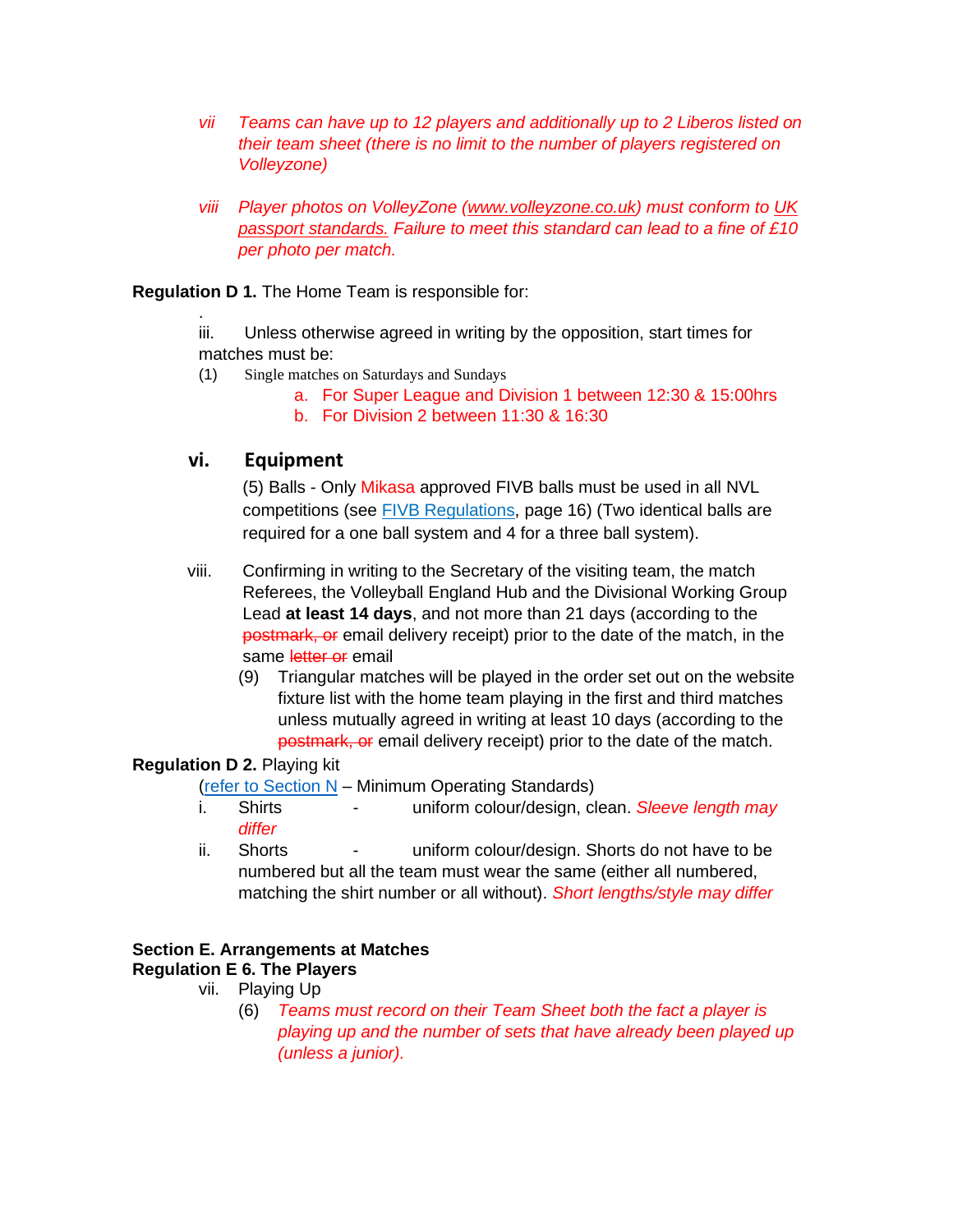# **Section F. After the Match**

# **Regulation F 1. Scoresheet and Match day protocol**

- ii. Sending the top copy of the Scoresheet in the form of an email with a legible photo or pdf sent to competitions@volleyballengland.org AND to ve.resultsservice@btinternet.com (You must keep the hard copy of the scoresheet until the start of the following competition season in case of any queries); if possible, by 8p.m.
- iii. Failure to report results within 24 hours of the published start time of the match will result in a £10 fine per occurrence

# **Regulation F 2 - deleted**

# **Regulation G 6.** Appeals

*An appeal will only be considered if (acting reasonably) that one or more of the following grounds has been met:*

- *The decision of the relevant body was based on error of fact or could not have reasonably been reached by a relevant body when faced with the evidence before it;*
- *There was injustice because of a serious procedural or other irregularity in the proceedings before or during the relevant body; and/or*
- *The sanction imposed by the relevant body was manifestly unreasonable in the light of the facts presented to the body.*

*If significant and relevant new evidence has come to light which was not available before the conclusion of the findings from the relevant body but, had it been available, may have caused the relevant body to reach a materially different decision then the matter should first be re-visited by the relevant body before referral*

#### **Section H. Misconduct Regulation H 7. Conduct**

- vi. There shall be a right of appeal to the Volleyball England Disciplinary Committee of any decision made by the Competitions Disciplinary Sub-Committee.
	- *(1) If the reason for the sanction is safeguarding, then the sanction remains in place until after the appeal is finalised*
	- *(2) For other circumstances the sanction maybe suspended if requested in writing however if the appeal is unsuccessful then the sanction will be increased.*

#### **Section J. Regulations for Specific Competitions Regulation J 1. Volleyball England K.O. Cup**

iii. *The Cup and the Shield are a single competition, and no* player may play for more than one team under any circumstances.

# **Section L. Anti-doping (Drug Taking) Regulations**

**Regulation L1.** Anti-doping rules apply to all volleyball players and athlete support personnel at all levels of the game *for a minimum of 12 months*.